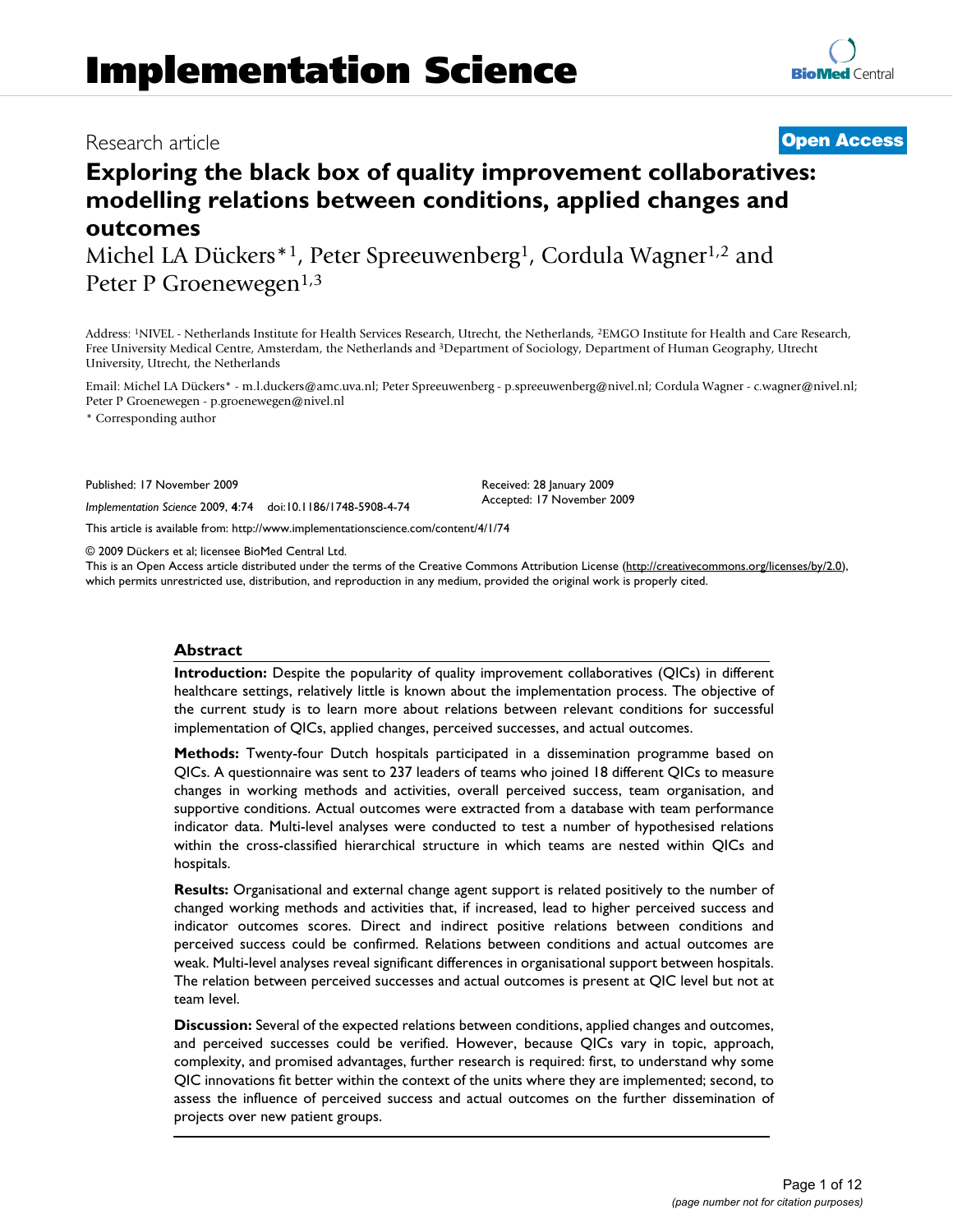#### **Background**

In the last decade, many countries have initiated quality improvement collaboratives (QICs) in healthcare settings. QICs bring together 'groups of practitioners from different healthcare organisations to work in a structured way to improve one aspect of the quality of their service. It involves them in a series of meetings to learn about best practices in the area chosen, about quality methods and change ideas, and to share experiences of making changes in their own local setting' [\[1\]](#page-10-0). Another important feature of collaboratives is the use of continuous quality improvement methods to realise changes. Continuous quality improvement is a proactive philosophy of quality management featuring multi-disciplinary teamwork, team empowerment, an iterative approach to problem solving, and ongoing measurement [\[2,](#page-10-1)[3](#page-10-2)]. QICs are presented as 'arguably the healthcare delivery industry's most important response to quality and safety gaps', representing substantial investments of time, effort, and funding [[4](#page-10-3)]. Nevertheless, the problem is that despite its popularity, the evidence for QIC effectiveness is positive but limited [[3-](#page-10-2)[5](#page-10-4)]. Effects cannot be predicted with great certainty [[6](#page-10-5)]. Therefore researchers urge for more investigation into the different types of QICs and their effectiveness, as well as linking QIC practices explicitly to organisational and change management theory [[1](#page-10-0),[4](#page-10-3),[7](#page-10-6)[-9\]](#page-10-7). Or, as stated by Cretin *et al*., it is important to open the 'black box' of QIC implementation [[3\]](#page-10-2).

The current study intends to contribute to a better understanding of the processes and outcomes of QIC implementation in the context of a change programme for 24 Dutch hospitals based on 18 QICs. This programme--a multi-level quality collaborative--is aimed at organisational development and the dissemination of healthcare innovations [\[10](#page-10-8)]. It is the third pillar of 'Better Faster', a programme embedded in a broader national policy mix involving an increase in managed competition and transparency, a new reimbursement system based on standardised output pricing, and an intensified role for public actors (like the Healthcare Inspectorate), patient representatives, and healthcare insurers in monitoring the quality and safety of care (see Appendix 1) [[10](#page-10-8)[-14](#page-10-9)]. The multi-level quality collaborative is based on the implementation of different breakthrough collaboratives in the areas of patient safety and logistics. The patient safety targets involve pressure ulcers, medication safety, and postoperative wound infections. Logistics teams deal with operating theatre productivity, throughput times, length of in-hospital stay, and access time for outpatient appointments (for details see Table [1](#page-1-0)).

<span id="page-1-0"></span>

|  | Table I: Breakthrough collaboratives and external change agents within Better Faster pillar 3 |  |  |  |
|--|-----------------------------------------------------------------------------------------------|--|--|--|
|  |                                                                                               |  |  |  |

| <b>Quality area</b> | <b>Breakthrough project</b>                          | <b>Programme targets</b>                                                                                                  | Planned year-one projects per<br>hospital |
|---------------------|------------------------------------------------------|---------------------------------------------------------------------------------------------------------------------------|-------------------------------------------|
|                     | Patient logistics WWW: working without waiting lists | Access time for out-patient appointments                                                                                  |                                           |
|                     | OT: operating theatre                                | Increasing the productivity of operating<br>theatres by 30%                                                               |                                           |
|                     | PRD: process redesign                                | Decreasing the total duration of diagnostics<br>and treatment by 40 to 90%, reducing<br>length of in-hospital stay by 30% |                                           |
| Patient safety      | MS: medication safety                                | Decreasing the number of medication                                                                                       |                                           |
|                     | PU: pressure ulcers                                  | errors by 50%<br>The percentage of pressure ulcers is lower<br>than 5%                                                    |                                           |
|                     | POWI: postoperative wound infections                 | Decreasing postoperative wound infections<br>by 50%                                                                       |                                           |

Programme hospitals participated for two years in Better Faster pillar 3 (Table 1). During the first year, multi-disciplinary teams in each hospital implemented the following projects that were to be disseminated further in the following year and afterwards [[34\]](#page-11-0).

Overview of the breakthrough projects: targets and planned number per hospital in two years

As well as having organisational support provided by the hospitals, each collaborative was organised and facilitated by a small team of external change agents: experts and advisors responsible for the general contents of the projects carried out by the teams in the hospitals. While the multilevel quality collaborative was in its preparation phase, the external change agents served as developers. Their task was to translate promising change ideas into a more or less generally applicable improvement concept, meeting the prerequisites for successful adoption (*e.g*., perceived advantage, low complexity, compatibility [[15](#page-10-10)]). They combined a rapid cycle improvement model with a series of recommended topic related interventions plus performance indicators to monitor progress. Improvement concepts and best practices were transferred at several team training meetings. The teams were trained to apply breakthrough methods, requiring the application of plan-do-study-act improvement cycles and the answering of three questions: 'What are we trying to accomplish?' 'How will we know that a change is an improvement?' and 'What change can we make that will result in an improvement?'[[41,](#page-11-1)[42\]](#page-11-2) The one- or two-day training meetings took place at central locations in the county. The agendas contained presentations about background information on the project, team instruction sessions and group assignments, and guest speakers with knowledge about the topic or best practice experience as well as plenary discussion. On average, a delegation of four team members visited four QIC meetings [[34\]](#page-11-0).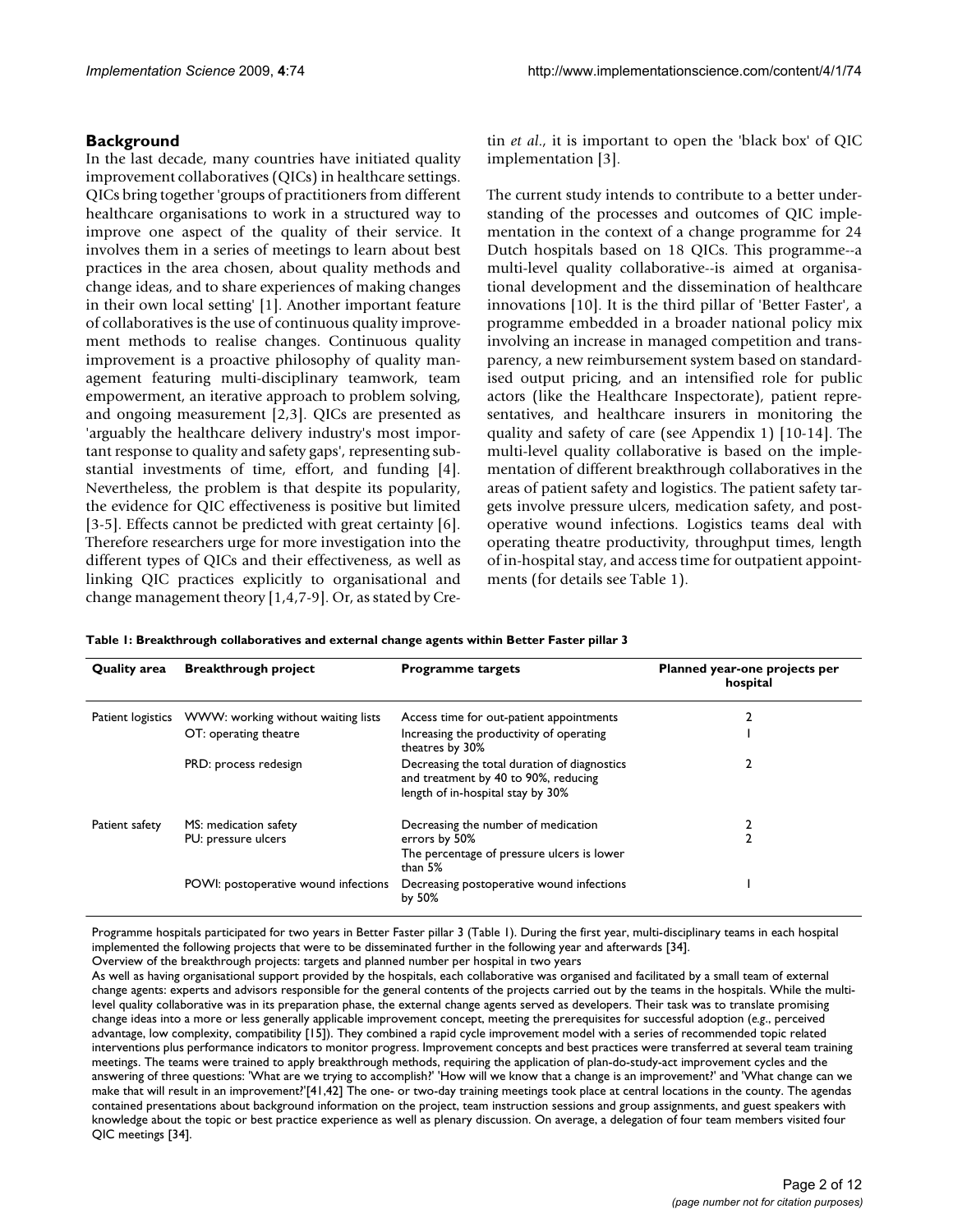#### *Study objective*

This study aims to answer two questions: to what extent do expected relationships between conditions, applied changes, and outcomes of QIC-implementation exist; and can differences in conditions and outcomes be explained by the fact that the teams belong to different QICs and hospitals?

#### *Conceptual framework*

This study focuses on relations between relevant conditions for successful QIC implementation, on changes in working methods and activities, and on patient-related outcomes. In opposite order, the outcomes involve perceived project successes and actual progress made in the area of patient safety and logistics. Changes in working methods and activities have to do with all the new or intensified efforts taken by the teams on behalf of their project. The literature on the implementation and dissemination of innovations in health service organisations contains many descriptions of success conditions, linked to the tasks and responsibilities of the actors involved in QIC efforts [[15](#page-10-10),[16\]](#page-10-11). An important assumption behind QICs as an improvement and spread tool [[1](#page-10-0)] is that knowledge about best practice is made available to teams by external change agents. The teams implement this in their own hospital setting. For this reason, three categories of conditions can be recognised: the organisation of the multi-disciplinary teams that join a QIC and transform the knowledge into action (to avoid confusion, in this study team organisation and teamwork have the same meaning); the degree of support these teams receive from their hospital organisation; and the support given by the external consultants/change agents who facilitate the QIC and its meetings [[17\]](#page-10-12).

#### *Team organisation*

This affects the teams joining a QIC. Cohen and Bailey defined a team as 'a collection of individuals who are interdependent in their tasks, who share responsibility for outcomes, who see themselves and who are seen by others as an intact social entity embedded in one or more larger social systems (*e.g*., business unit or corporation), and who manage their relationships across organisational boundaries' [[18](#page-10-13)]. There is a general consensus in the literature that a team consists of at least two individuals who have specific roles, perform interdependent tasks, are adaptable, and share a common goal [\[19](#page-10-14)]. To increase team effectiveness, it is important to establish timely, open, and accurate communication among team members [\[20](#page-10-15)]. The notion that QIC teams are responsible and in charge of project progress [\[1\]](#page-10-0) is in line with the literature suggesting that operational decision-making during implementation processes should be devolved to teams [[21](#page-10-16)].

#### *Organisational support*

Other imperatives for team success are strong organisational support and integration with organisational key values [\[22](#page-10-17)]. Within QICs, organisational support has to do with the leadership, support, and active involvement by top management [[21](#page-10-16),[23,](#page-10-18)[24](#page-10-19)]. Regular contact is needed between team and hospital leaders, and the innovation must match the goals of the management [[24\]](#page-10-19). Øvretveit *et al*. state that topics should be of strategic importance to the organisation [[1](#page-10-0)]. In addition to the presence of necessary means and instruments [[25](#page-10-20)], many of the internal support tasks are to be executed by the strategic management. Executives have to communicate a vision or key values throughout the organisation [[26,](#page-10-21)[27\]](#page-10-22), and must stimulate the organisation's and employees' willingness to change [\[28](#page-10-23)]. These tasks fall within the priority setting areas defined by Reeleeder *et al*.: namely, foster vision, create alignment, develop relationships, live values, and establish processes [[29](#page-11-3)].

#### *External change agent support*

The involvement of external change agents, arranging group meetings for teams of different organisations, is a typical QIC feature. In Table [1,](#page-1-0) the role of the external change agents within the larger programme is described. Their efforts should contribute to the empowerment and motivation of teams to implement new working methods in order to alter a quality aspect of their care delivery. Team training is a success factor for team-based implementation [[22](#page-10-17)], and can be more effective than individual training, especially when the learning is about a complex technology [[30\]](#page-11-4). External change agents should provide teams with an applicable model together with appealing performance expectations [[31](#page-11-5)]. This implies and requires a gap between a desirable and an actual situation, as well as outlining the potential added value of the innovation to the teams [\[1\]](#page-10-0). A second prerequisite is that teams joining the QIC need to gain information and skills that are new to them, otherwise an important argument for joining the QIC is void.

#### *Hypotheses*

In an earlier study, a questionnaire was developed and validated to measure the extent to which these conditions are met [\[17](#page-10-12)]. In this article, a model will be tested based on a number of hypotheses that affect the relation between conditions, team-initiated changes due to QIC participation, and two outcome measures (Figure [1](#page-3-0)).

In the literature, a positive relation is suggested between the presence of these conditions and successful implementation of change [[15,](#page-10-10)[16,](#page-10-11)[24](#page-10-19)]. Successful implementation means that teams manage to adopt new working methods or to alter existing practices. The 18 QICs within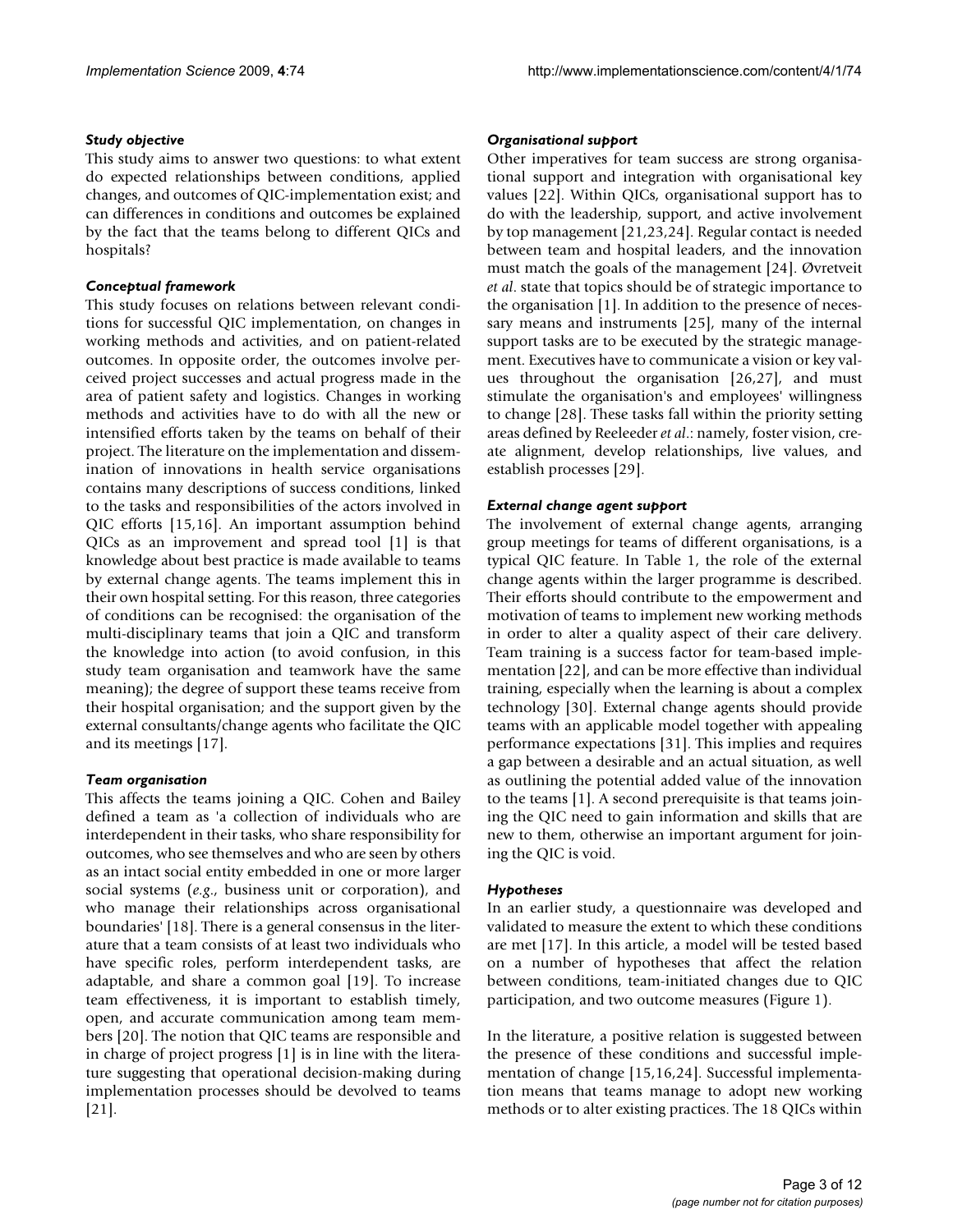<span id="page-3-0"></span>

**Study model: hypothesised relations between conditions, applied changes and outcomes**.

the multi-level quality collaborative were aimed at achieving specific targets in the area of patient safety and patient logistics. The implementation of the new working methods and improvement concepts was to be advocated and supported by the external change agents of the QICs. Programme hospitals were expected to provide the necessary internal support. The teams, moreover, were made responsible for the progress of the implementation in their own local hospital setting. Based on the literature and the tasks and responsibilities of actors within the programme in which the QICs are implemented, two hypotheses can be formulated:

Hypothesis A: organisational support, team organisation and external support have a positive effect on the number of applied changes by teams.

Hypothesis B: the number of applied changes has a positive effect on perceived and actual outcomes.

Both hypotheses imply a causal relation. In other instances, it is more difficult to determine the direction of an effect. This applies to hypotheses C and D. Because (A) the number of applied changes is hypothesised to be influenced by the presence of the right conditions and (B) an increase in the number of applied changes has a positive effect on the outcomes, it is logical that (C) the presence of the conditions is expected to be positively related to the outcomes of the implementation:

Hypothesis C: a positive relation exists between conditions and outcomes.

A final assumption has to do with the relation between perceived and actual project outcomes. If an outcome indicator shows that a project's main topic is improved, a project leader is more likely to be positive about the success of the project. Or conversely, if the team leader has a tendency to think more positively about the result, this may have influenced his or her behaviour in such a way that it actually contributed to a higher level of improvement.

Hypothesis D: a positive relation exists between perceived and actual outcomes.

# **Methods**

### *Study population*

The total study population consists of 168 teams from 24 hospitals and 18 QICs. Project teams from three hospital groups started, one group after the other, in October 2004, October 2005, and October 2006, with the implementation of the six types of QIC projects as described in Table [1.](#page-1-0)

### *Data sources and variables*

Two data sources were accessed to gain information on six variables that were used for the purpose of statistical modelling. The QIC team leaders served as a first data source. In January 2006, 2007, and 2008, the team leaders received a questionnaire at the end of the first year of implementation and were asked to rate the overall success of their project on a scale from zero (min) to ten (max). Other questions reflected relevant conditions for successful implementation. Principal component analysis showed that several of the items measured with the questionnaire (on a seven-point scale) cluster together into three constructs, resembling the categories described in the introduction: organisational support, team organisation, and external change agent support (for information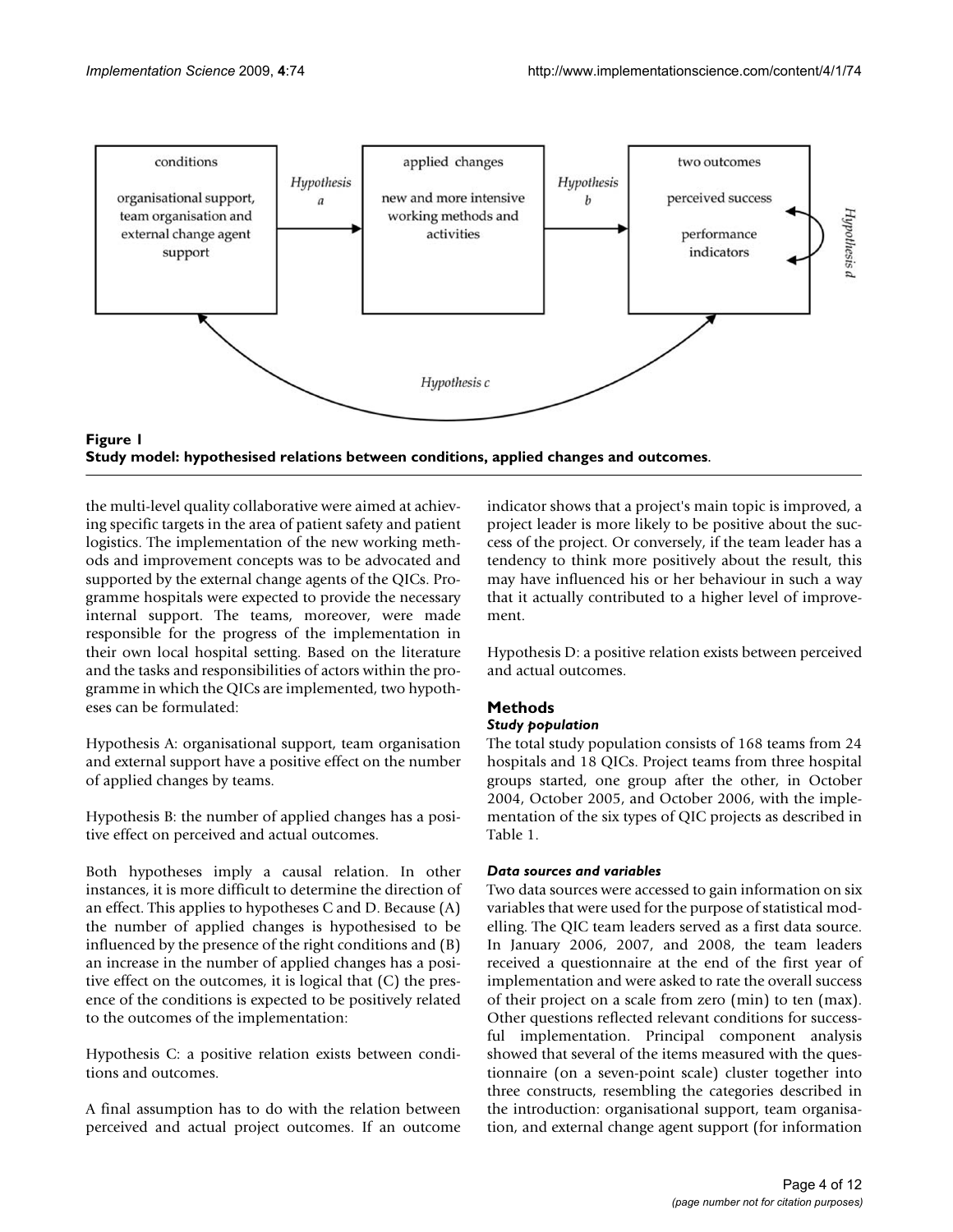<span id="page-4-0"></span>**Table 2: The means, medians, inter-quartile ranges (IQR) and ranges of the six variables**

| Variable name:                                       | N   | Mean | Median | <b>IQR</b> | Min-Max       |
|------------------------------------------------------|-----|------|--------|------------|---------------|
| External change agent support <sup>1</sup>           | 168 | 4.56 | 4.65   | l.46       | .50-6.75      |
| Team organisation <sup>2</sup>                       | 168 | 5.27 | 5.40   | 20. ا      | .60-7.00      |
| Organisational support <sup>3</sup>                  | 168 | 4.60 | 4.78   | l.75       | l.40-7.00     |
| Number of applied changes                            | 159 | 3.73 | 4.00   | 2.00       | $0.00 - 8.00$ |
| Perceived success (overall judgement project leader) | 137 | 6.69 | 7.00   | 2.00       | 1.00-9.00     |
| Actual success (performance indicator)               | 103 | 2.28 | 3.00   | 2.00       | 1.00-3.00     |

<sup>1</sup> Items: at collaborative meetings I always gain valuable insights, and external change agents a) provide sufficient support and instruments; b) raise high expectations about performance and improvement potential; c) make clear from the beginning what the goal of the project is and the best way to achieve it; Cronbach's alpha: 0.77.

<sup>2</sup> Items: good communication and coordination, clear division of tasks, everyone is doing what he or she should do, team is responsible and in charge of implementation; Cronbach's alpha: 0.84.

3 Items: project is important to strategic management, strategic management supports project actively, hospital gives support needed in the department(s) to make the project a success, board does everything in its power to increase the willingness to change and pays attention to the activities of the project team; Cronbach's alpha: 0.91.

on the items see the notes under Table [2](#page-4-0)). Scale reliability, internal item consistency, and divergent validity were satisfactory [[17\]](#page-10-12). To measure the number of applied changes, eight activities, relevant for achievement of the project goal, were selected for each QIC from the QIC instruction manuals. Team leaders could mark one out of four options--this is something: we do not do, we have already done, we have intensified/improved since the start of the project, or completely new. For each team, the number of applied changes (intensified/improved or new since the project began) was counted. The applied change rate ranges from zero (no change) to eight (high number of changes).

Each QIC served a particular purpose. The external change agents translated project targets into measurable indicators, and teams had to deliver monitoring data to a central database. In this study, these monitoring data were used to model the actual success of the teams. An agreement was made with the organisation funding the programme (as well as the independent evaluation, of which the current study is a part) that the data collection burden for participating hospital staff was to be minimised. Therefore, the central database was the sole source for team performance indicators. Spreadsheet files with team monitoring data were provided three times by the change agency approximately six months after the end of the first implementation year (April to June 2006, 2007, and 2008). These data were used in the analyses that are described later. Project indicators were: prevalence of pressure ulcers (pressure ulcers), prevalence of wound infections (postoperative wound infections), access time for outpatient appointments in days (waiting lists), throughput time for diagnostics and treatment in days (process redesign), and percentage of allocated time actually used (operating theatre productivity). Three types of medication-safety projects had their own indicators: percentage of unnecessary blood transfusions, intravenous antibiotics, or patients with a pain score above four. Medication-safety scores were calculated using the first and last 20 patients treated. Pressure ulcers, operating theatre productivity, and waiting-list project results were based on the change between the scores of the first and last two months. In the case of process redesign and postoperative wound infections, the project period was compared to an identical period in the past.

The change percentages in this study were converted into a three-point scale: (1) at least 10% worse than before, (2) neutral, and (3) improved by at least 10%. Compared to goals such as 30%, 40 to 90% and 50% improvement (Table [1\)](#page-1-0), 10% improvement seems modest. However, several evaluations revealed that even 10% is unrealistic for some teams, making a higher threshold too strict [[32](#page-11-6),[33\]](#page-11-7). A lower threshold is not an option either, because then the improvement is no longer substantial. It is known from research that an average improvement rate of 10% is common [[34](#page-11-0)], particularly if the improvement strategy--*e.g*., breakthrough--is based on feedback [[35\]](#page-11-8).

#### *Analyses*

Multi-level regression analyses were conducted to answer the research questions. The main argument behind multilevel modelling is that social processes often take place within a layered structure. The assumption that data structures are purely hierarchical, however, is often an oversimplification. Entities, such as people or teams, may belong to more than one grouping, and each grouping can be a source of variation. Each team in the current study belongs to one of the 18 QICs and to one of the 24 programme hospitals. For that reason, a cross-classified multi-level model is the most accurate model to study the hypothesised relations between conditions, applied changes and outcomes (Figure [2\)](#page-5-0).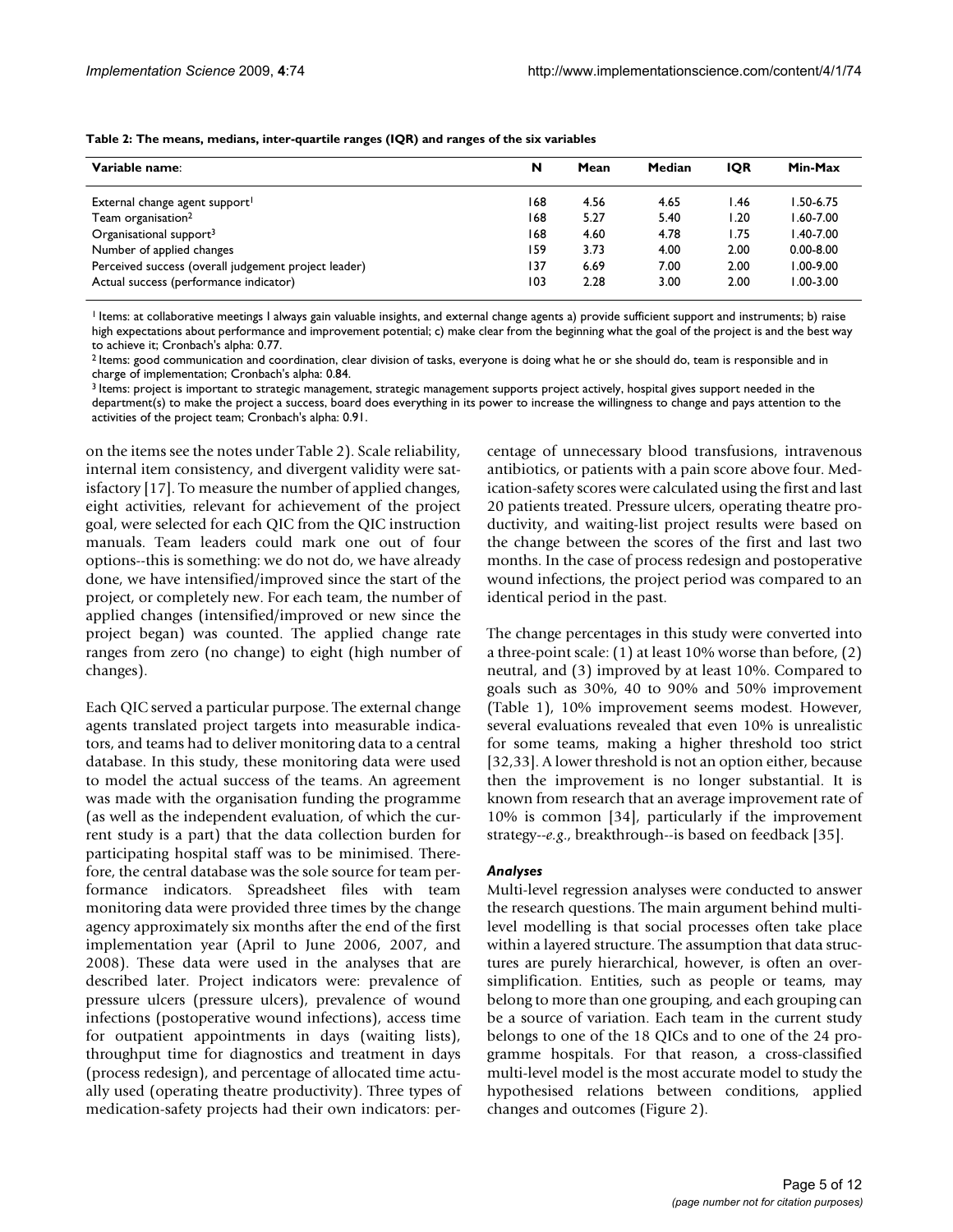<span id="page-5-0"></span>

The variance can be separated into three parts: one due to differences between teams (level one), one due to differences between QICs (level two), and one due to differences between hospitals (level three). In the model, the hypotheses were tested in a three-level cross-classified structure as depicted in Figure [2.](#page-5-0) Intercept variances of all variables were estimated at all three levels. Correlations between the variables were estimated at level one to begin with (given the relatively limited sample size), and at higher levels if the variables belonging to the relations in Figure [1](#page-3-0) differed between QICs or hospitals. Five fixed effects were included in the model to test the relation between conditions and applied changes (hypothesis A) and between applied changes and outcomes (hypothesis B).

All analyses were performed using MLwiN software version 2.02. Estimation method was iterated generalised least squares (IGLS) [[36\]](#page-11-9).

# **Results**

A total of 168 team leaders, belonging to 23 hospitals (one hospital refused to participate) and 18 QICs, filled out the questionnaire (71% response rate). Table [2](#page-4-0) contains the means, medians, inter-quartile ranges and ranges of the three conditions, the number of applied changes, perceived success, and actual outcome. The number of changed activities was known of 95% of the responding teams (n = 159), overall grades (perceived success) are available with regard to 82% of the teams  $(n = 137)$ , and 61% of the teams were capable and willing to deliver enough monitoring data to calculate a before and after measurement (actual outcome) (n = 103). Indicator data were available of 94% of the operating theatre productivity teams, 82% of the pressure ulcer teams, 78% of the waiting list teams, 50% of the wound infection teams,

41% of the medication safety teams, and 36% of the process redesign teams.

# *Team activities and actual outcomes per project type*

The information presented in Table [3](#page-6-0) serves as background material. The table shows the number of teams who changed their activities after the project had begun and the average number of applied changes per project type. Pressure ulcer teams mainly applied regular change of patient position (68%) and performed a risk assessment (64%). Medication safety interventions predominantly reflect the three sub-topics the teams dealt with: postoperative pain, blood transfusions, and intravenous antibiotics (29 to 38%). Operating theatre teams focused on starting on time (61%). Wound infection teams reduced the number of door movements and the number of individuals in the operating theatre (89%). They also paid attention to a protocol for optimal administering of antibiotic prophylaxis (61%). Process redesign teams reduced the number of planning moments, reserved slots for specific diagnosis (61%), and clarified decision lines and division of responsibilities (58%). Waiting list teams blocked agendas for six to eight weeks (72%) and anticipated fluctuations (64%). The average number of applied changes per project type ranged from 2.06 (medication safety) to 4.4 (working without waiting lists).

As well as the average changes in activities, the percentage of teams (with data available) experiencing an improvement in the performance indicator by at least 10% also differs between the six project types. This criterion is met by 70% of the pressure ulcer teams (reduction of pressure ulcers), 100% of the medication safety teams, 12% of the operating theatre teams (use of allocated time), 56% of the wound infections teams, 83% of the process redesign teams (throughput times for diagnostics and treatment), and 46% of the waiting list teams (access time).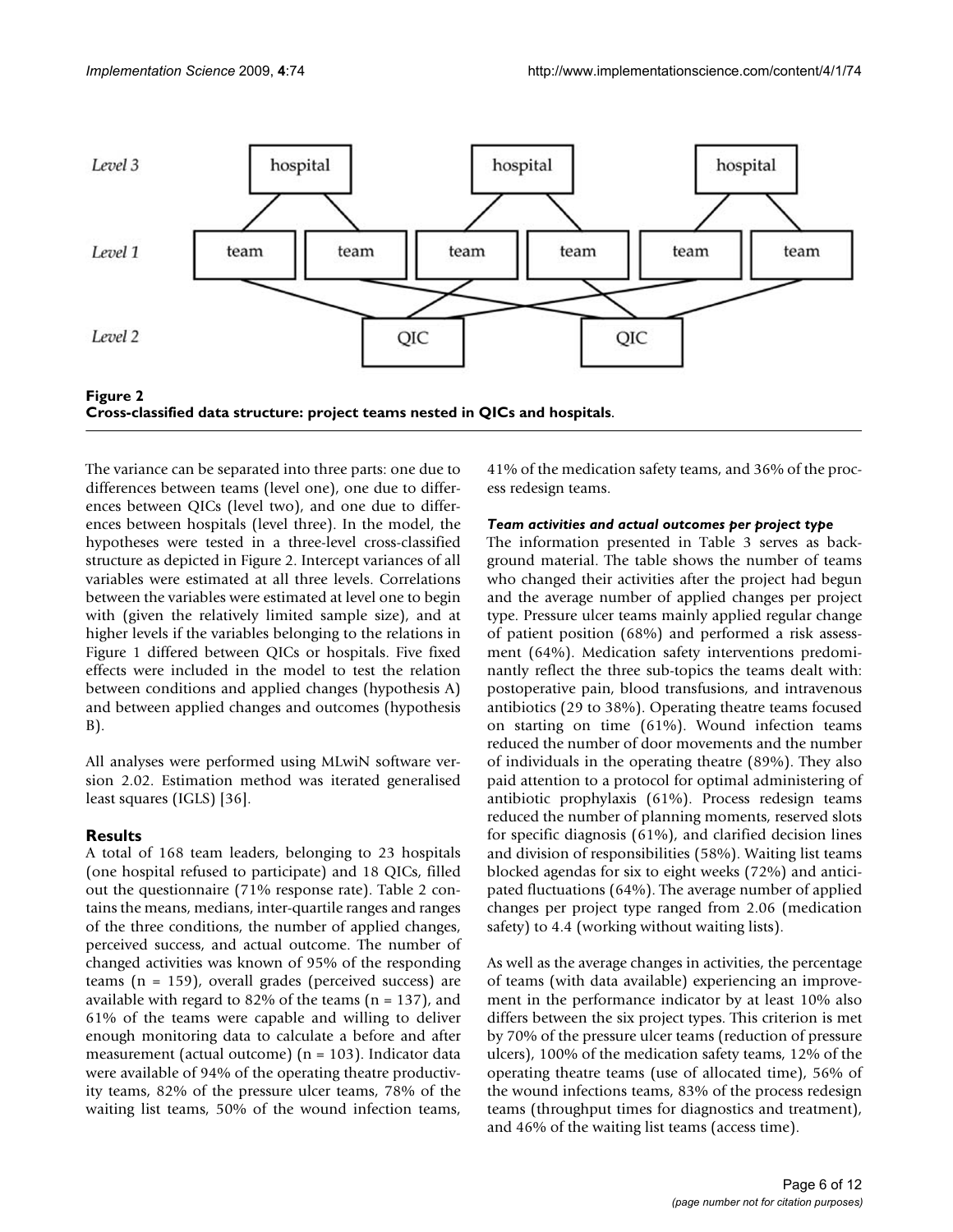<span id="page-6-0"></span>**Table 3: Activities per breakthrough project: changes implemented during the project (N = 159)**

| Intensified or new activities to                                                                | More actively or new since beginning of project |
|-------------------------------------------------------------------------------------------------|-------------------------------------------------|
|                                                                                                 | No. of teams (%)                                |
| Reduce pressure ulcers (28 teams)                                                               |                                                 |
| I. regularly changing patient's position                                                        | 19(68%)                                         |
| 2. risk assessment for each patient                                                             | 18(64%)                                         |
| 3. patient information brochure on pressure ulcers                                              | 16 (57%)                                        |
|                                                                                                 |                                                 |
| 4. compliance to a pressure ulcers protocol                                                     | 13 (46%)                                        |
| 5. updating the pressure ulcers protocol                                                        | 12 (43%)                                        |
| 6. occupational and physiotherapy                                                               | 9(32%)                                          |
| 7. sufficient anti-pressure ulcers mattresses                                                   | 6(21%)                                          |
| 8. specialised pressure ulcer nurse                                                             | 4(14%)                                          |
| Average number of changes (out of eight) applied by pressure ulcer teams                        | 3.5                                             |
| Improve medication safety (34 teams)                                                            |                                                 |
|                                                                                                 |                                                 |
| I. clinical lesson in pain reduction                                                            | 13(38%)                                         |
| 2. spreading a simple card with 'switch' guidelines                                             | 12 (35%)                                        |
| 3. reducing postoperative pain; pain score on linear scale <4                                   | 11(32%)                                         |
| 4. reduce degree of unnecessary intravenous antibiotics                                         | 10 (29%)                                        |
| 5. compliance to a medication prescription and administering protocol                           | 8(24%)                                          |
| 6. apply guideline to reduce unnecessary blood transfusion                                      | 6 (18%)                                         |
| 7. fixed medication times                                                                       | 4 (12%)                                         |
| 8. double check of all medication                                                               | 2(6%)                                           |
| Average number of changes (out of eight) applied by medication safety teams                     | 2.0                                             |
|                                                                                                 |                                                 |
| Optimise operating theatre productivity (18 teams)                                              |                                                 |
| I. starting on time                                                                             | 11(61%)                                         |
| 2. emergency procedures: re-definition of 'emergency'                                           | 8(44%)                                          |
| 2. reallocate extra operating time based on the degree of utilisation                           | 8 (44%)                                         |
| 4. tracking and solving disturbances in the operating theatre programme                         | 7 (39%)                                         |
|                                                                                                 |                                                 |
| 5. planning based on average surgery time                                                       | 6(33%)                                          |
| 5. reduce time between operations                                                               | 6(33%)                                          |
| 7. maintaining capacity for emergency available in the programme                                | 5 (28%)                                         |
| 8. staff planning based on differences in surgery time of individual clinicians, differences in | 2(11%)                                          |
| anaesthesiologists and assistants, and the experience of the team                               |                                                 |
| Average number of changes (out of eight) applied by operation theatre teams                     | 2.9                                             |
| Reduce postoperative wound infections (18 teams)                                                |                                                 |
| I. limiting the number of persons in the operating theatre                                      | 16 (89%)                                        |
|                                                                                                 |                                                 |
| I. reducing number of door movements                                                            | 16(89%)                                         |
| 3. protocol for optimal administering of antibiotic prophylaxis                                 | 11(61%)                                         |
| 4. participation in national wound infections surveillance network                              | 8(44%)                                          |
| 5. minimise refreshment of bandages                                                             | 5 (28%)                                         |
| 6. staff reports (skin) infections and diarrhoea                                                | 5 (28%)                                         |
| 7. separate working tablet is used for each patient                                             | 4 (22%)                                         |
| (bandages, instruments, gloves, deposit bags, etc; afterwards cleansing with alcohol)           |                                                 |
| 8. during wound care no beds are made, nor is the ward cleaned                                  | 2(11%)                                          |
| Average number of changes (out of eight) applied by wound infections teams                      | 3.6                                             |
|                                                                                                 |                                                 |
| Reduce throughput times (33 teams)                                                              |                                                 |
| 1. reserving slots for specific diagnosis                                                       | 20 (61%)                                        |
| 1. reducing planning moments                                                                    | 20 (61%)                                        |
| 3. clear decision lines and division of responsibilities                                        | 19 (58%)                                        |
| 4. rational planning of demand on expected question                                             | 18 (55%)                                        |
| 5. introduction of one-stop shop                                                                | 16 (48%)                                        |
| 6. admission on day of operation                                                                | 12(36%)                                         |
| 6. more flexible staff utilisation                                                              | 12(36%)                                         |
| 8. protocol for treatment groups (e.g., physiotherapy or informing patients)                    | 11(33%)                                         |
| Average number of changes (out of eight) applied by process redesign teams                      | 3.9                                             |
|                                                                                                 |                                                 |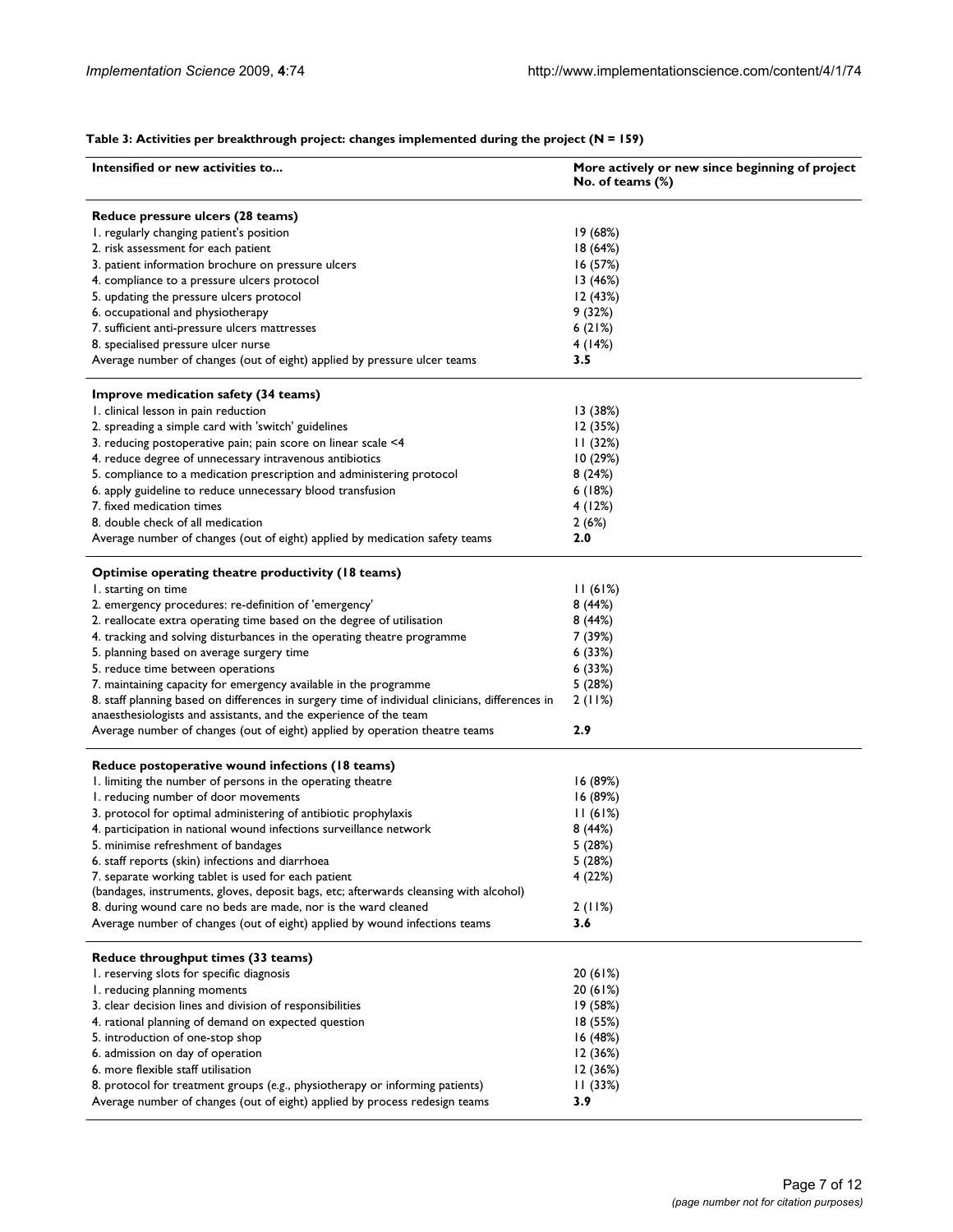| Table 3: Activities per breakthrough project: changes implemented during the project (N = 159) (Continued) |  |  |  |
|------------------------------------------------------------------------------------------------------------|--|--|--|
|------------------------------------------------------------------------------------------------------------|--|--|--|

| Reduce waiting list (36 teams)                                                         |          |
|----------------------------------------------------------------------------------------|----------|
| 1. block agendas six or eight weeks in advance; cancellation only in case of emergency | 26 (72%) |
| 2. anticipate on fluctuations                                                          | 23 (64%) |
| 3. minimise types of consults                                                          | 21 (58%) |
| 3. plan patient consults not routinely but in the event of complaints                  | 21 (58%) |
| 5. perform diagnostics in fewer consults                                               | 20 (56%) |
| 6. minimise vacations in busy periods                                                  | 17 (47%) |
| 7. increase the interval for consultations for chronic disorders                       | 17(47%)  |
| 8. plan realistically on the basis on actual consult length                            | 16(44%)  |
| Average number of changes (out of eight) applied by waiting list teams                 | 4.4      |

#### *Statistical modelling*

To learn more about the process and outcomes of QIC implementation, the four hypotheses were tested using multi-level analyses. In Table [4,](#page-7-0) the estimated correlations, fixed effects, random effects, and the percentage of variance at each level are shown.

Hypothesis A concerns the relation between the three conditions and the number of changes teams applied. The association between organisational support and external change agent support and the number of applied changes is confirmed to be significant ( $p < 0.001$ ). An increase in organisational support or external change agent support is accompanied by an increase in the number of applied changes. The relation between team organisation and the number of applied changes is insignificant. The multilevel model reveals that organisational support differs significantly between hospitals: 18% of the variance is situated at hospital level. Hypothesis B concerns the effect of applied changes on project outcomes. An increase in the number of applied changes is verified to have a positive effect on perceived success ( $p < 0.001$ ) and indicator outcomes ( $p < 0.05$ ). Hypothesis C involves the direct relation between conditions and outcomes. In the case of organisational support and perceived success, and team organisation and perceived success, a positive correlation was found of 0.29 (p < 0.001) and 0.30 (p < 0.001), respectively. The relation between external change agent support and perceived success is not significant  $(p > 0.05)$ , similar to the relation between the three conditions and actual outcome ( $p > 0.05$ ). In addition to these test results, a two-tailed Sobel Test was conducted to determine

<span id="page-7-0"></span>**Table 4: Multi-level model: predicted relations between conditions and outcomes (correlations), associations between applied changes and the conditions and outcomes (fixed effects) and variance components at three levels (random effects)**

|                               | Organisational<br>support | Team organisation External support Perceived success |                 |                  | Performance<br>indicator |
|-------------------------------|---------------------------|------------------------------------------------------|-----------------|------------------|--------------------------|
| <b>Correlations</b>           |                           |                                                      |                 |                  |                          |
| Organisational support        |                           |                                                      |                 |                  |                          |
| Team organisation             | 0.37c                     |                                                      |                 |                  |                          |
| External support              | 0.25 <sup>b</sup>         | 0.21a                                                |                 |                  |                          |
| Perceived support             | 0.30 <sup>b</sup>         | 0.29 <sub>b</sub>                                    | 0.08            |                  |                          |
| Performance indicator         | $-0.19$                   | 0.14                                                 | $-0.05$         | $-0.08$          |                          |
| <b>Fixed effects</b>          | Estimate (SE)             | Estimate (SE)                                        | Estimate (SE)   | Estimate (SE)    | Estimate (SE)            |
| (Intercept)                   | $-0.45(0.16)^{b}$         | $-0.11(0.18)$                                        | $-0.69(0.17)^c$ | $5.57(0.31)^c$   | $2.03(0.21)^c$           |
| Applied changes               | $0.12(0.04)$ c            | 0.04(0.04)                                           | $0.19(0.04)$ c  | $0.31(0.07)$ c   | $0.09(0.05)^a$           |
| <b>Random effects</b>         |                           |                                                      |                 |                  |                          |
| Intercept variance at:        | Estimate (SE)             | Estimate (SE)                                        | Estimate (SE)   | Estimate (SE)    | Estimate (SE)            |
| - level one (team)            | 0.69(0.08)c               | $0.86(0.11)^c$                                       | 0.75(0.08)c     | $2.01(0.29)$ c   | $0.62(0.11)^c$           |
| - level two (QIC)             | 0.00(0.00)                | 0.07(0.06)                                           | 0.03(0.04)      | $0.42(0.23)^{b}$ | $0.15(0.09)^{b}$         |
| - level three (hospital)      | 0.15(0.07) <sup>a</sup>   | 0.06(0.05)                                           | 0.08(0.06)      | 0.04(0.12)       | 0.00(0.05)               |
| Percentage of variance<br>at: |                           |                                                      |                 |                  |                          |
| - level one (team)            | 82%                       | 87%                                                  | 87%             | 81%              | 81%                      |
| - level two (QIC)             | 0%                        | 7%                                                   | 3%              | 17%              | 19%                      |
| - level three (hospital)      | 18%                       | 6%                                                   | 9%              | 2%               | 0%                       |

 $a$  p < 0.05;  $b$  p < 0.01;  $c$  p < 0.001

Note: teams are nested in QICs and hospitals (Figure 2)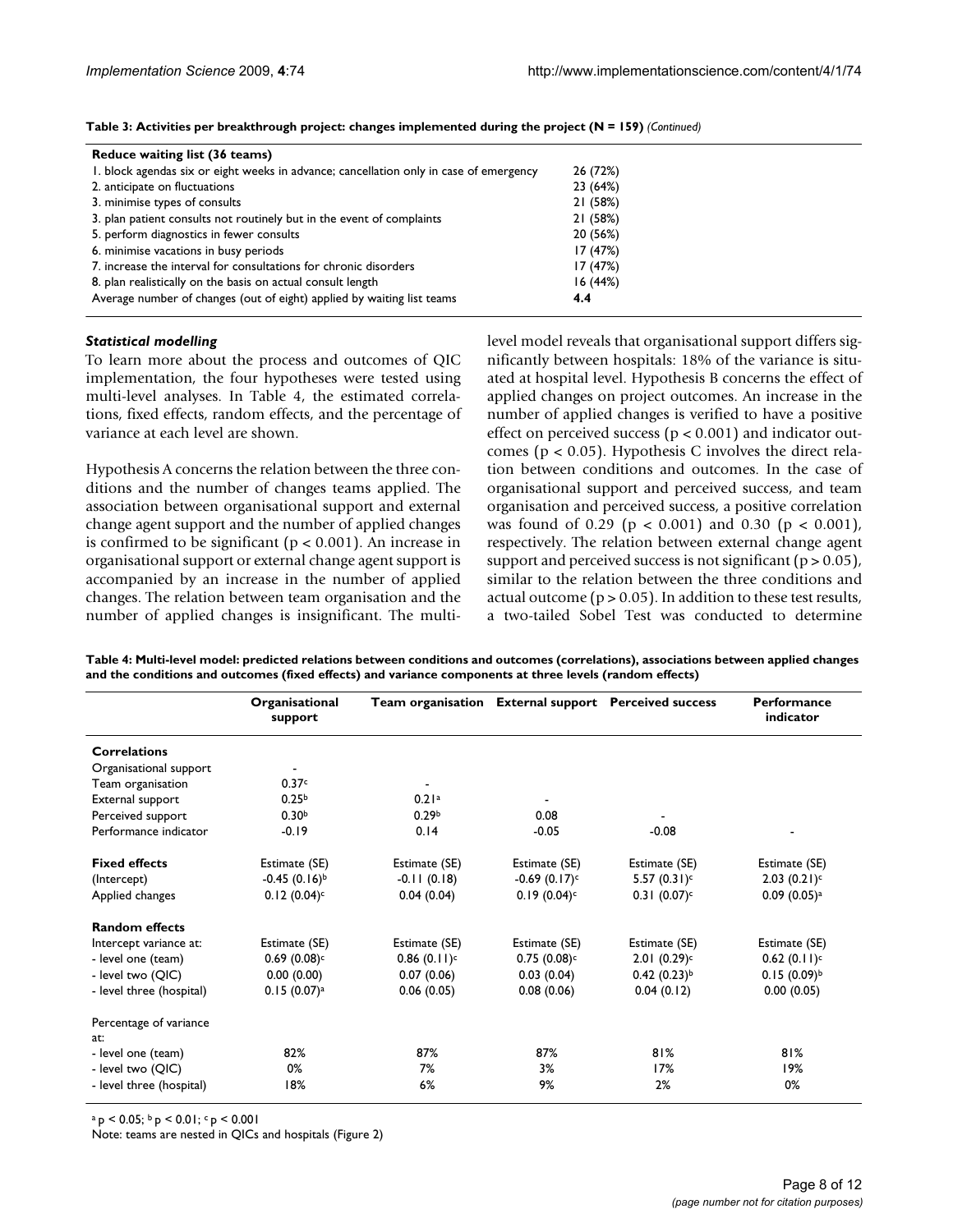whether the relation between the support conditions and both outcomes is mediated by the number of applied changes [[37](#page-11-10)]. Partial mediation effects were confirmed in the case of organisational support and perceived success (test statistic: 2.77;  $p < 0.01$ ) and external change agent support and perceived success (test statistic: 3.45; p < 0.001). The mediation of the relationship between conditions and actual outcome is less significant ( $p < 0.10$ ). At team level, hypothesis D, the existence of a positive relation between perceived success and actual outcome could not be confirmed ( $p > 0.05$ ). Perceived successes and actual outcomes differ significantly between QICs (p < 0.05). By means of an iterative process, the possibility was explored that the expected hypothesised relation exists at QIC level. After an estimation of the level-two correlation between both variables, the relation could be confirmed: there is a maximal correlation at QIC level (Pearson's r = 1.00; p < 0.05). At this higher group level, perceived successes say more about actual outcomes than at the level of individual teams.

# **Discussion**

In this article, a model was tested to gain a better understanding of the QIC black box. The study objective was to answer two questions.

#### *Question 1: Do expected relationships exist between conditions, applied changes, and outcomes?*

The analysis resulted in several findings, contributing to a better understanding of the implementation process that took place in the context of the multi-level quality collaborative.

First, when a team leader is more positive about organisational and external change agent support, this has a positive effect on the number of intensified or new working methods applied by the team. Second, a higher number of applied changes has a positive influence on the degree of perceived success and actual outcomes. Third, positive relations between perceived success and organisational support and team organisation could be confirmed. The direct connection between actual outcomes and the three conditions is insignificant. Moreover, the relation between perceived success and organisational support and external change support is partly mediated by the number of applied changes. With regard to the degree of actual success, a similar mediation effect could be verified with 90% certainty.

Finally, the association between actual outcome and perceived success is insignificant at team level but strong at QIC level. The high correlation between perceived and actual success at QIC level indicates that teams who joined a QIC, in which the perceived success ratings of team leaders are high, have also relatively high performance indicator scores.

#### *Question 2: Are differences in conditions and outcomes due to nesting in hospitals or to QICs?*

The multi-level model adds an important dimension that would have been overlooked in a single-level approach. Judgements on external change agent support and team organisation and actual outcomes do not seem to differ between hospitals, but organisational support does. Not one of the conditions differs at QIC level. In the case of external change support, this is particularly interesting because this condition represents the core of the QIC. Apparently, there are no differences in external change agent support between QICs, while at the same time QICs do differ in the level of perceived and actual success. Nevertheless, the finding that an increase in external change agent support is accompanied by an increase in the number of applied changes confirms the relevance of external change agents within QICs as a mechanism for best practice transfer.

### *Implications*

It was mentioned in the introduction that the evidence on QIC effectiveness is mixed but positive. Mittman explained how subjective ratings provided by collaborative participants and leaders are subject to unintentional and unrecognised biases generated by common human decision and judgment heuristics. In that respect, he exemplified how a combination of expectation biases and belief perseverance produces systematic overweighting of evidence and observations. *A priori* expectations and beliefs are confirmed, while evidence that does not support the effectiveness of the QIC method is underweighted or discounted [\[4\]](#page-10-3). This study confirms the risk addressed by Mittman. The overall judgement of an individual team leader is confirmed to say little about actual indicator outcomes and vice versa. This is not necessarily a bad thing--at least as long as the evaluation goal is not about assessing cost effectiveness or public accountability of the means invested in QIC programmes. Still, parties involved in implementing QIC projects should be cautious when it comes to rating and explaining the merits of their work, especially when monitoring data are not yet available. This also applies to QIC researchers who use perceived successes as proxy variables for actual performance. The overall success judgement apparently represents something other than monitored progress towards project goals. Like the actual outcomes, it depends on the number of applied changes. It is also likely that team leaders base their success judgement on other accomplishments: for instance, they notice how patients benefited from the project or how the team managed to change old routines and implemented new interventions that are expected to pay off in the long run.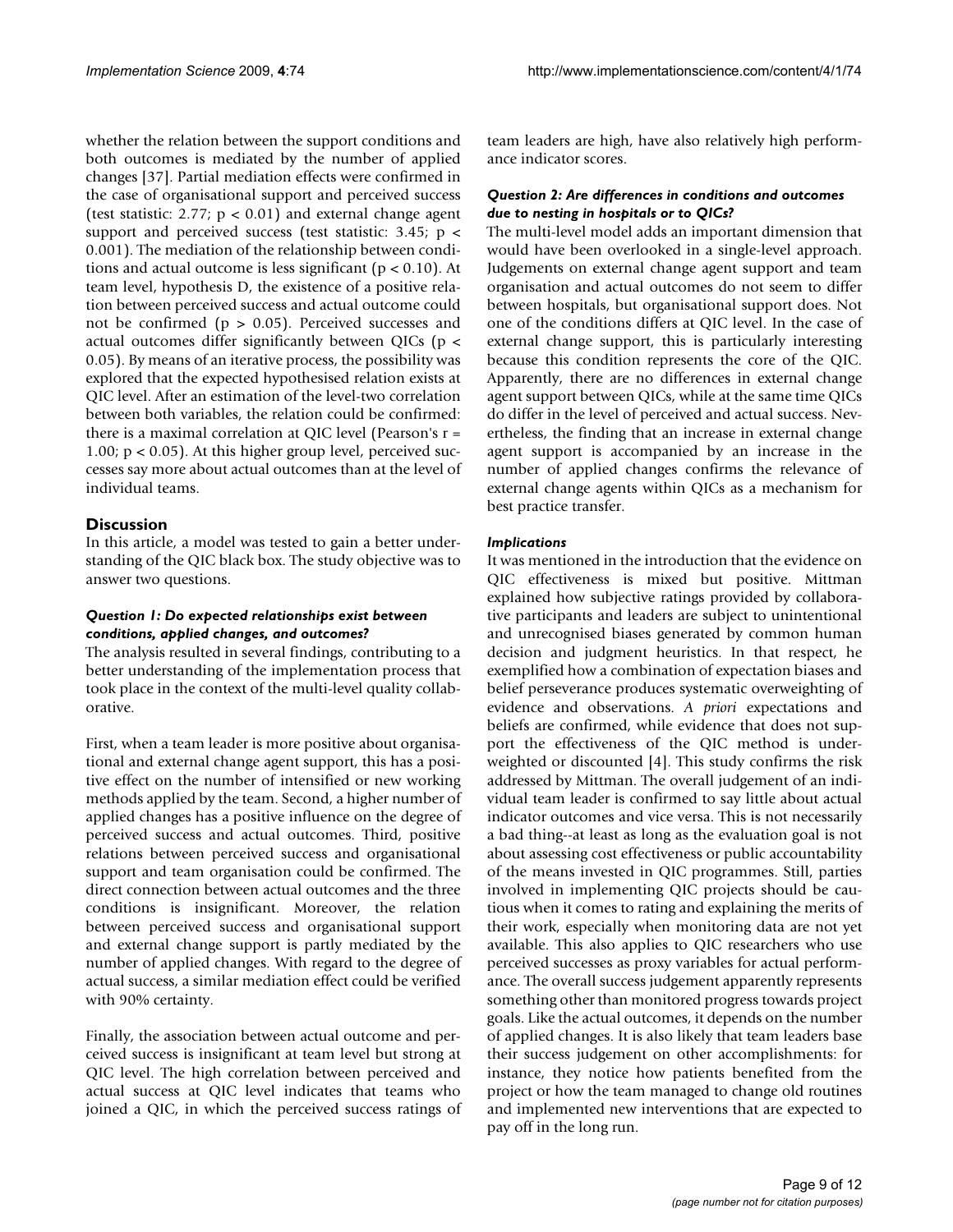The study confirms the association between organisational and external change agent support and the number of changes realised by QIC teams. Hospital managers, project teams, external change agents, and public stakeholders may benefit from the survey instrument, because it potentially provides tangible information, applicable for real-time adjustments or intake procedures.

Researchers are in a situation where relevant questions remain unanswered. Generally, the advice to adopt hierarchical models in future research should be taken as seriously, as are recommendations for more experimental [[7](#page-10-6)], narrative [[15](#page-10-10)], or action-based research studies [\[38](#page-11-11)]. Further research is needed to test the effectiveness of QICs as spread strategy [[1](#page-10-0)] and to assess how external change agent support influences team organisation, how team learning within a QIC takes place, and how QICs contribute to organisational learning. In addition to the black box of QIC implementation, there is another black box that needs to be opened: that of sustainability. In the extensive 'diffusion of innovation' review, Greenhalgh *et al*. found many studies addressing adoption, implementation, and diffusion, but only a limited number of studies dealing with sustainability [\[15](#page-10-10)].

#### *Strengths and weaknesses*

The multi-level approach is one of the strengths of this study. Other strengths are that the conditions were measured using a validated and reliable instrument, and perceptions were linked to outcome data. The dependence on data provided by the teams is a limitation. Despite the high response rate, the use of self-reported perceptions always involves a risk of overestimation or social desirability. Outcome indicators could be linked to questionnaire data in 61% of all teams in the study sample. It is very likely that the positive results are overrepresented, particularly because the absence of monitoring data may very well be caused by the fact that teams were incapable of implementing the project (and the required measurements) as planned. In that sense, actual outcomes presented in this article do not entirely represent the overall level of success of the programme.

While the vast majority of the projects had a planned length of one year, operation theatre, process redesign, and postoperative wound infections were in fact two-year projects. Because the team questionnaires were administered at a fixed moment by the end of the first year, second-year data on conditions, perceived success, and applied changes are unfortunately unavailable. Hence, for practical reasons, the analyses described in this article are based entirely on first-year data. A potential limitation is that the success level of two-year projects was determined without the project being finished. At first glance, it is reasonable to assume that the improvement rate of those projects is likely to be more positive after two years. A recent evaluation, however, illustrates that the level of improvement has remained the same [\[39](#page-11-12)]. An additional analysis would yield similar results.

Finally, the number of applied changes was modelled without taking into account the influence of individual and key interventions or specific combinations. In reality, some interventions are more time-consuming and complex than others, and some may not even be suited for application within a collaborative [\[39](#page-11-12)].

### **Summary**

By examining 18 QICs, part of a quality improvement programme for hospitals, several expected relationships could be verified. Organisational and external change agent support had a positive influence on the number of changes applied by QIC teams during the implementation. The number of applied changes had a positive effect on perceived success as well as on actual outcomes. By taking into account the fact that teams are nested in hospitals and in QICs, it became clear that some hospitals are better than others in providing organisational support. Project outcomes differ between QICs. One should be cautious when accepting perceived successes as a proxy for the actual success of individual teams.

### **Competing interests**

The authors declare that they have no competing interests.

# **Authors' contributions**

MLAD was responsible for designing the study, acquiring, analyzing and interpreting the data, and drafting the manuscript. PS assisted with the analyses and interpretation of the data. As research manager of the independent evaluation study of the hospital improvement programme, CW was responsible for designing the study. CW and PPG assisted in interpreting the results and revising the manuscript for intellectual content. All authors have read and approved the final manuscript.

# **Appendix 1 - Description of the three pillars of Better Faster**

# *Pillar 1*

The purpose of the first pillar was to create awareness and provide room for new paradigms by having authoritative experts from other fields of service delivery and industry communicate appealing approaches and ideas about how to deal with issues of safety, logistics, and accountability in healthcare. Focus was added to national and local discussions on necessary changes[\[10](#page-10-8)].

### *Pillar 2*

Transparency is thought to guide purchasing decisions and improvement efforts. The second pillar is considered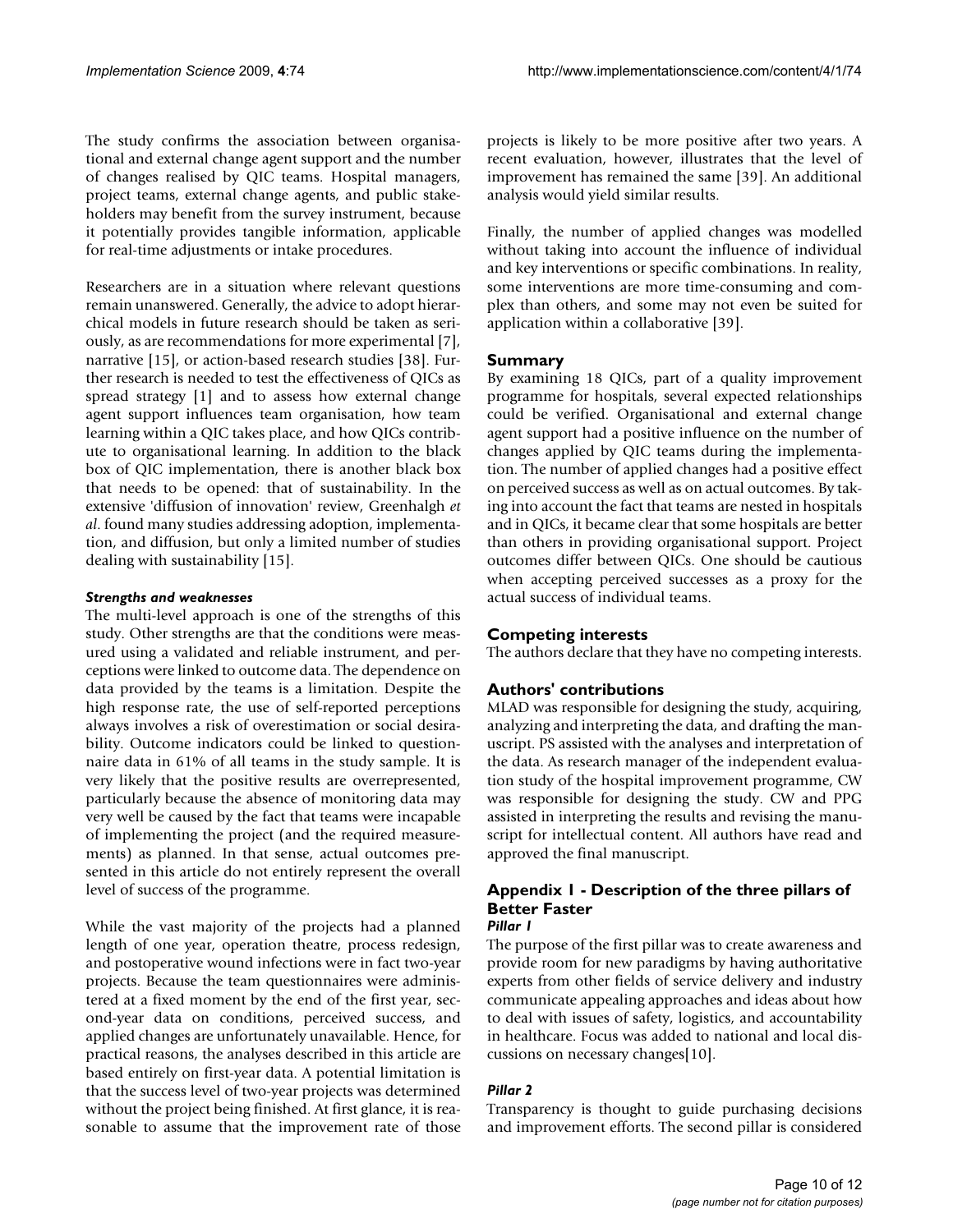an important step in generating comparative data on healthcare quality. A national set of standardised quality indicators for hospital care has been developed and maintained by the Healthcare Inspectorate [\[11\]](#page-10-24).

#### *Pillar 3*

A national programme to stimulate transparency, efficiency, and quality of care was implemented in three groups of eight hospitals between 2004 and 2008, covering approximately a quarter of all hospitals in the Netherlands. This multi-level quality collaborative combined interventions at the bottom and the top of member organisations.

At bottom level, physicians, nursing staff, and managers were encouraged to participate in quality improvement collaboratives to continuously improve the quality of their work by trying out interventions using a breakthrough model while being supported by their institution and by external change agents (Table [1](#page-1-0)).

At top level, hospital executives participated in a special collaborative leadership programme (leadership and organisational development). An internal programme organisation was established to monitor the progress of the various programmes. The strategic management was expected to encourage active staff participation [\[40](#page-11-13)] and to support the implementation and spread of the new working methods and results. Feedback loops were established at unit and process level, part of the learning cycles during the implementation of the breakthrough model. In addition, the leadership programme strived explicitly for realisation of feedback loops at institutional level to promote the congruence between strategic hospital goals and the performance at unit level [\[10](#page-10-8)].

#### **Acknowledgements**

This study was funded by ZonMw, the Netherlands organisation for health research and development.

#### **References**

- <span id="page-10-0"></span>Øvretveit J, Bate P, Cleary P, Cretin S, Gustafson D, McInnes K, McLeod H, Molfenter T, Plsek P, Robert G: **[Quality collaboratives:](http://www.ncbi.nlm.nih.gov/entrez/query.fcgi?cmd=Retrieve&db=PubMed&dopt=Abstract&list_uids=12468695) [lessons from research.](http://www.ncbi.nlm.nih.gov/entrez/query.fcgi?cmd=Retrieve&db=PubMed&dopt=Abstract&list_uids=12468695)** *Quality and Safety in Health Care* 2002, **11:**345-351.
- <span id="page-10-1"></span>2. Ferlie EB, Shortell SM: **[Improving the quality of health care in](http://www.ncbi.nlm.nih.gov/entrez/query.fcgi?cmd=Retrieve&db=PubMed&dopt=Abstract&list_uids=11439467) [the United Kingdom and the United States: a framework for](http://www.ncbi.nlm.nih.gov/entrez/query.fcgi?cmd=Retrieve&db=PubMed&dopt=Abstract&list_uids=11439467) [change.](http://www.ncbi.nlm.nih.gov/entrez/query.fcgi?cmd=Retrieve&db=PubMed&dopt=Abstract&list_uids=11439467)** *The Milbank Quarterly* 2001, **79:**281-315.
- <span id="page-10-2"></span>3. Cretin S, Shortell SM, Keeler EB: **[An evaluation of collaborative](http://www.ncbi.nlm.nih.gov/entrez/query.fcgi?cmd=Retrieve&db=PubMed&dopt=Abstract&list_uids=14750290) [interventions to improve chronic illness care: framework](http://www.ncbi.nlm.nih.gov/entrez/query.fcgi?cmd=Retrieve&db=PubMed&dopt=Abstract&list_uids=14750290) [and study design.](http://www.ncbi.nlm.nih.gov/entrez/query.fcgi?cmd=Retrieve&db=PubMed&dopt=Abstract&list_uids=14750290)** *Evaluation Review* 2004, **28:**28-51.
- <span id="page-10-3"></span>4. Mittman BS: **[Creating the evidence base for quality improve](http://www.ncbi.nlm.nih.gov/entrez/query.fcgi?cmd=Retrieve&db=PubMed&dopt=Abstract&list_uids=15172904)[ment collaboratives.](http://www.ncbi.nlm.nih.gov/entrez/query.fcgi?cmd=Retrieve&db=PubMed&dopt=Abstract&list_uids=15172904)** *Annals of Internal Medicine* 2004, **140:**897-901.
- <span id="page-10-4"></span>5. Øvretveit J: **What are the best strategies for ensuring quality of hospitals.** In *Health Evidence Network* Copenhagen, World Health Organisation Europe; 2003.
- <span id="page-10-5"></span>6. Schouten LMT, Hulscher MEJL, Van Everdingen JJE, Huijsman R, Grol RPTM: **[Evidence for the impact of quality improvement col](http://www.ncbi.nlm.nih.gov/entrez/query.fcgi?cmd=Retrieve&db=PubMed&dopt=Abstract&list_uids=18577559)[laboratives: systematic review.](http://www.ncbi.nlm.nih.gov/entrez/query.fcgi?cmd=Retrieve&db=PubMed&dopt=Abstract&list_uids=18577559)** *British Medical Journal* 2008, **336:**1491-1494.
- <span id="page-10-6"></span>7. Landon BE, Wilson IB, McInnes K, Landrum MB, Hirschhorn L, Marsden PV, Gustafson D, Cleary PD: **[Effects of a quality](http://www.ncbi.nlm.nih.gov/entrez/query.fcgi?cmd=Retrieve&db=PubMed&dopt=Abstract&list_uids=15172903) [improvement collaborative on the outcome of care of](http://www.ncbi.nlm.nih.gov/entrez/query.fcgi?cmd=Retrieve&db=PubMed&dopt=Abstract&list_uids=15172903) [patients with HIV infection: the EQHIV study.](http://www.ncbi.nlm.nih.gov/entrez/query.fcgi?cmd=Retrieve&db=PubMed&dopt=Abstract&list_uids=15172903)** *Annals of Internal Medicine* 2004, **140:**887-896.
- 8. Leatherman S: **[Optimizing quality collaboratives.](http://www.ncbi.nlm.nih.gov/entrez/query.fcgi?cmd=Retrieve&db=PubMed&dopt=Abstract&list_uids=12468688)** *Quality and Safety in Health Care* 2002, **11:**307.
- <span id="page-10-7"></span>9. Solberg LI: **[If you've seen one quality improvement collabora](http://www.ncbi.nlm.nih.gov/entrez/query.fcgi?cmd=Retrieve&db=PubMed&dopt=Abstract&list_uids=15928221)[tive ...](http://www.ncbi.nlm.nih.gov/entrez/query.fcgi?cmd=Retrieve&db=PubMed&dopt=Abstract&list_uids=15928221)** *Ann Fam Med* 2005, **3:**198-199.
- <span id="page-10-8"></span>10. Dückers M, Makai P, Vos L, Groenewegen P, Wagner C: **[Longitudi](http://www.ncbi.nlm.nih.gov/entrez/query.fcgi?cmd=Retrieve&db=PubMed&dopt=Abstract&list_uids=19689988)[nal analysis on the development of hospital quality manage](http://www.ncbi.nlm.nih.gov/entrez/query.fcgi?cmd=Retrieve&db=PubMed&dopt=Abstract&list_uids=19689988)[ment systems in the Netherlands.](http://www.ncbi.nlm.nih.gov/entrez/query.fcgi?cmd=Retrieve&db=PubMed&dopt=Abstract&list_uids=19689988)** *International Journal for Quality in Health Care* 2009, **21:**330-40.
- <span id="page-10-24"></span>11. Berg M, Meijerink Y, Gras M, Goossensen A, Schellekens W, Haeck J, Kallewaard M, Kingma H: **[Feasibility first: developing public per](http://www.ncbi.nlm.nih.gov/entrez/query.fcgi?cmd=Retrieve&db=PubMed&dopt=Abstract&list_uids=16298229)[formance indicators on patient safety and clinical effective](http://www.ncbi.nlm.nih.gov/entrez/query.fcgi?cmd=Retrieve&db=PubMed&dopt=Abstract&list_uids=16298229)[ness for Dutch hospitals.](http://www.ncbi.nlm.nih.gov/entrez/query.fcgi?cmd=Retrieve&db=PubMed&dopt=Abstract&list_uids=16298229)** *Health Policy* 2005, **75:**59-73.
- 12. Custers T, Arah O, Klazinga N: **[Is there a business case for qual](http://www.ncbi.nlm.nih.gov/entrez/query.fcgi?cmd=Retrieve&db=PubMed&dopt=Abstract&list_uids=17070956)[ity in the Netherlands? A critical analysis of the recent](http://www.ncbi.nlm.nih.gov/entrez/query.fcgi?cmd=Retrieve&db=PubMed&dopt=Abstract&list_uids=17070956) [reforms of the health care system.](http://www.ncbi.nlm.nih.gov/entrez/query.fcgi?cmd=Retrieve&db=PubMed&dopt=Abstract&list_uids=17070956)** *Health Policy* 2007, **82:**226-239.
- 13. van de Ven WPMM, Schut FT: **[Universal mandatory health insur](http://www.ncbi.nlm.nih.gov/entrez/query.fcgi?cmd=Retrieve&db=PubMed&dopt=Abstract&list_uids=18474971)[ance in the Netherlands: a model for the United States?](http://www.ncbi.nlm.nih.gov/entrez/query.fcgi?cmd=Retrieve&db=PubMed&dopt=Abstract&list_uids=18474971)** *Health Affairs* 2008, **27(3):**771-781.
- <span id="page-10-9"></span>14. Grinten TED Van der: **System revision of Dutch health care: an analysis of policy reform (in Dutch).** *Tijdschrift voor Sociale Geneeskunde* 2007, **84:**227-233.
- <span id="page-10-10"></span>15. Greenhalgh T, Robert G, MacFarlane F, Bate P, Kyriakidou O: **[Diffu](http://www.ncbi.nlm.nih.gov/entrez/query.fcgi?cmd=Retrieve&db=PubMed&dopt=Abstract&list_uids=15595944)[sion of innovations in service organisations: systematic](http://www.ncbi.nlm.nih.gov/entrez/query.fcgi?cmd=Retrieve&db=PubMed&dopt=Abstract&list_uids=15595944) [review and recommendations.](http://www.ncbi.nlm.nih.gov/entrez/query.fcgi?cmd=Retrieve&db=PubMed&dopt=Abstract&list_uids=15595944)** *The Milbank Quarterly* 2004, **82:**581-629.
- <span id="page-10-11"></span>16. Leggatt S, Dwyer J: **Factors supporting high performance in health care organisations.** Melbourne, National Institute of Clinical Studies; 2003.
- <span id="page-10-12"></span>17. Dückers MLA, Wagner C, Groenewegen PP: **[Developing and test](http://www.ncbi.nlm.nih.gov/entrez/query.fcgi?cmd=Retrieve&db=PubMed&dopt=Abstract&list_uids=18694517)[ing an instrument to measure the presence of conditions for](http://www.ncbi.nlm.nih.gov/entrez/query.fcgi?cmd=Retrieve&db=PubMed&dopt=Abstract&list_uids=18694517) successful implementation of quality improvement collabo[ratives.](http://www.ncbi.nlm.nih.gov/entrez/query.fcgi?cmd=Retrieve&db=PubMed&dopt=Abstract&list_uids=18694517)** *BMC Health Services Research* 2008, **8:**172.
- <span id="page-10-13"></span>18. Cohen SG, Bailey DE: **What makes teams work: group effectiveness research from the shop floor to the executive suite.** *Journal of Management* 1997, **23:**239-290.
- <span id="page-10-14"></span>19. Salas E, Dickinson TL, Converse SA, Tannenbaum SI: **Toward an understanding of team performance and training.** In *Teams: their training and performance* Edited by: Swezey RW, Salas E. Ablex Publishing Corporation, Westport, CT; 1992:3-29.
- <span id="page-10-15"></span>20. Fried B, Rundall T, Topping S: **Groups and teams in health service organisations.** In *Health care management: organisation design and behaviour* Edited by: Shortell S, Kalunzny A. Albany: Delmar; 2000:154-190.
- <span id="page-10-16"></span>21. Meyers PW, Sivakumar K, Nakata C: **Implementation of industrial process innovations: factors, effects, and marketing implications.** *Journal of Product Innovations Management* 1999, **16:**295-311.
- <span id="page-10-17"></span>22. Mills PD, Weeks WB: **[Characteristics of successful quality](http://www.ncbi.nlm.nih.gov/entrez/query.fcgi?cmd=Retrieve&db=PubMed&dopt=Abstract&list_uids=15032072) [improvement teams: lessons from five collaborative projects](http://www.ncbi.nlm.nih.gov/entrez/query.fcgi?cmd=Retrieve&db=PubMed&dopt=Abstract&list_uids=15032072) [in the VHA.](http://www.ncbi.nlm.nih.gov/entrez/query.fcgi?cmd=Retrieve&db=PubMed&dopt=Abstract&list_uids=15032072)** *Joint Commission Journal on Quality and Safety* 2004, **30:**152-162.
- <span id="page-10-18"></span>23. Green PL: **[Improving clinical effectiveness in an integrated](http://www.ncbi.nlm.nih.gov/entrez/query.fcgi?cmd=Retrieve&db=PubMed&dopt=Abstract&list_uids=10351215) [care delivery system.](http://www.ncbi.nlm.nih.gov/entrez/query.fcgi?cmd=Retrieve&db=PubMed&dopt=Abstract&list_uids=10351215)** *Journal for Healthcare Quality* 1998, **20:**4-8.
- <span id="page-10-19"></span>24. Gustafson DH, Sainfort F, Eichler M, Adams L, Bisognano M, Steudel H: **[Developing and testing a model to predict outcomes of](http://www.ncbi.nlm.nih.gov/entrez/query.fcgi?cmd=Retrieve&db=PubMed&dopt=Abstract&list_uids=12785571) [organisational change.](http://www.ncbi.nlm.nih.gov/entrez/query.fcgi?cmd=Retrieve&db=PubMed&dopt=Abstract&list_uids=12785571)** *Health Services Research* 2003, **38:**751-776.
- <span id="page-10-20"></span>25. Aubert BA, Hamel G: **Adoption of smart cards in the medical sector: the Canadian experience.** *Social Science & Medicine* 2001, **53:**879-894.
- <span id="page-10-21"></span>26. Weiner BJ, Shortell SM, Alexander J: **[Promoting clinical involve](http://www.ncbi.nlm.nih.gov/entrez/query.fcgi?cmd=Retrieve&db=PubMed&dopt=Abstract&list_uids=9327815)[ment in hospital quality improvement efforts: the effects of](http://www.ncbi.nlm.nih.gov/entrez/query.fcgi?cmd=Retrieve&db=PubMed&dopt=Abstract&list_uids=9327815) [top management, board and physician leadership.](http://www.ncbi.nlm.nih.gov/entrez/query.fcgi?cmd=Retrieve&db=PubMed&dopt=Abstract&list_uids=9327815)** *Health Services Research* 1997, **32:**491-510.
- <span id="page-10-22"></span>27. Young GJ: **Managing organisational transformations: lessons from the Veterans Health Administration.** *California Management Review* 2000, **43:**66-83.
- <span id="page-10-23"></span>28. Parry KW: **Enhancing adaptability: leadership strategies to accommodate change in local government settings.** *Journal of Organisational Change Management* 1999, **12:**134-156.